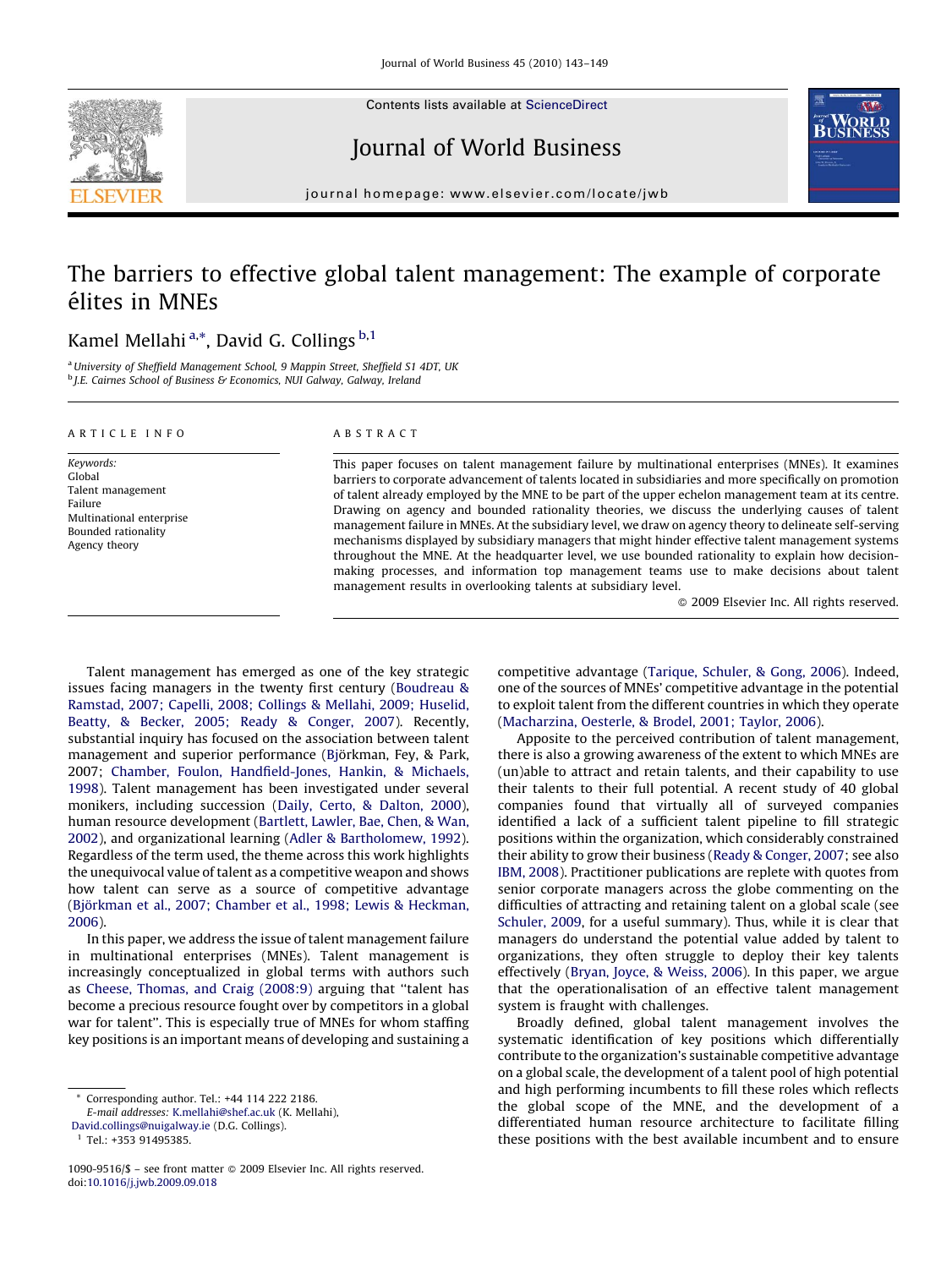their continued commitment to the organization. Clearly the corporate top management team represent pivotal positions in any MNE and it is this that is the focus of the current paper. We consider the extent to which talent management systems facilitate the identification of appropriate talent is subsidiary operations and their appointment to these pivotal positions.

Our point of departure is that if global talent management systems were truly effective then, ceteris paribus, such systems should facilitate the promotion of talent from around the global network to take key positions within the MNEs including being part of the upper echelon management team at the centre. Enabling high performing subsidiary talents to be part of the upper echelon of the management team may increase the MNE performance for at least three reasons. First, in order for MNEs to achieve global integration and local responsiveness ([Bartlett &](#page--1-0) [Ghoshal, 1990; Doz, Santos, & Williamson, 2001; Mellahi, Frynas, &](#page--1-0) [Finlay, 2005; Prahalad & Doz, 1987](#page--1-0)), MNE's must have a culturally diverse management team. This is because globally diverse upper echelon teams enable MNEs to respond effectively to the demands of local stakeholders, including political actors, local employees, suppliers and customers ([Rosenzweig & Singh, 1991\)](#page--1-0). Overall, research shows that managers from host countries possess the much-needed country specific knowledge and skills. As a result, they are better equipped to deal with complexity of host country challenges ([Frynas, Mellahi, & Pigman, 2006; Gong, 2003\)](#page--1-0) than expats.

Second, the global diversity of the upper echelon management team of an MNE helps legitimize the firm in the host country. In [Sambharya's words \(1996:741\)](#page--1-0) ''The job of top management is to legitimize and support the geographical dimensions of a firm in order to become a truly transnational company... by overcoming home country biases and developing an international outlook free of parochialism''. He asserts that ''the internationalization of (top management teams) TMTs is one of the prerequisites for transforming the firm into a truly transnational firm'' (p. 741). Thus, a continuous reliance on home country nationals to staff the upper echelon of management team may damage the legitimacy of the MNE in the host country. Institutional theorists have long argued that MNEs' performance is related to their ability to attain a certain level of legitimacy, without which they would not be able to access valuable resources that are vital for their survival capability [\(DiMaggio & Powell, 1983; Kostova & Roth, 2002; Meyer](#page--1-0) [& Scott, 1983; Oliver, 1991; Suchman, 1995\)](#page--1-0). Appointment of host country nationals to the top management team (TMT) would enhance the local image of the MNE and elevate its status. As a result, it would provide the organization with greater ability to overcome the liability of foreignness and achieve social acceptance in host markets [\(Suchman, 1995](#page--1-0)).

Third, in addition to obtaining legitimacy, providing subsidiary talents with advancement opportunities to be part of the upper echelon of the MNEs is one of the most effective incentives for retaining and motivating talents. A frequently reported problem faced by subsidiary talents in MNEs is limited access to, and exclusion from, the circle of power at headquarters ([Bouquet &](#page--1-0) [Birkinshaw, 2007\)](#page--1-0).

Despite the posited benefits of a culturally diverse TMT, the literature suggests that in practice most MNEs' corporate elites remain highly homogenous with regard to their nationalities. For example, [Adler and Bartholomew \(1992\)](#page--1-0) reported that the executive suits of MNEs are dominated by HQ staff and do not reflect the international spread of MNEs. Indeed, current research suggests that subsidiary level managers are grossly underrepresented within top management teams of most MNEs. Hence despite ''claims that the upper echelons of U.S. multinationals are ''going global'' ([Lublin, 1996](#page--1-0)), the biographical records of their Chief Executive Officers (CEOs) would suggest that few have even completed international assignments. Surprisingly, among the largest U.S. MNEs, such as IBM, Procter & Gamble and Wal-Mart, CEOs with IAE [international assignment experience] are not common – less than one in five have over one year of international assignment experience'' [\(Carpenter et al., 2001](#page--1-0)). Similarly, recent research on the boards of directors of the world's largest MNEs, concluded that while there was an increase in the globalisation of these boards over the past decade, such globalisation does not reach very deep with almost 55 percent of firms having fewer than 26 percent non-national directors. Furthermore, the most common way that MNEs boards became more globalised is through cross border mergers and acquisitions [\(Staples, 2007:](#page--1-0)318) suggesting that global talent management systems had a limited impact in globalising the corporate élite in these firms.

#### 1. Focus of the paper

This paper demarks from previous studies in two major ways. First, prior studies have focused on the importance of international experience of upper echelon management teams of MNEs ([Carpenter, Sanders, & Gregersen, 2001; Sambharya, 1996](#page--1-0)), or the diversity of upper echelon management teams at subsidiary level [\(Gong, 2006](#page--1-0)). In this paper, we focus specifically on the international composition of top management teams of MNEs. Second, we shift attention from currently dominant normative models of what global talent management should look like to considering the issues which retard the development of effective global talent management systems. Specifically, we focus on corporate advancement of talents located in subsidiaries and more specifically on promotion of talent that is already employed within the organization to be part of the upper echelon management team at the centre of MNEs.<sup>2</sup>

Our starting point in this paper is that availability of talent per se is of little strategic value if it is not identified, nurtured and used effectively. We argue that organizational ability to effectively manage their talent depends to a large degree on how top managers make sense of their ever-shifting competitive landscape and then decide where to draw talent from, and how to develop and nurture this talent. While much research has focused on what managers are (or are not) doing with regard to talent management (Bjö[rkman et al., 2007](#page--1-0)), the underlying reasons behind why managers behave in the way they do towards talent has not received great attention in the debate. Consequently, as far as talent management is concerned, the factors that shape managers' actions are not sufficiently understood as yet. This paper aims to close this gap by focusing on the underlying causes of talent management failure in MNEs. Such an understanding is compelling for at least two reasons. First, in today's knowledge based global economy, global competition pits MNEs against each other in the war for talent. It stands to reason that MNEs that fail to manage talent have a competitive disadvantage. Because of this, senior leaders in MNEs are under increasing pressure to manage talent effectively across globally dispersed subsidiaries. Second, while research has highlighted MNE's failure in managing their talents, little is known about the underlying causes of this failure. Research on talent management failure in MNEs lacks conceptual depth and as a result there remains a significant conceptual gap in our understanding of the underlying causes of talent management failure in MNEs.

We draw on two interrelated theoretical lenses: agency theory and bounded rationality theory to explain the underlying causes of talent management failure in MNEs. We identified and selected the two theoretical lenses for two reasons. First, they provide

<sup>&</sup>lt;sup>2</sup> Our focus is on talented individuals which makes our research different from the extensive body of research on knowledge transfer between subsidiaries and HQ.